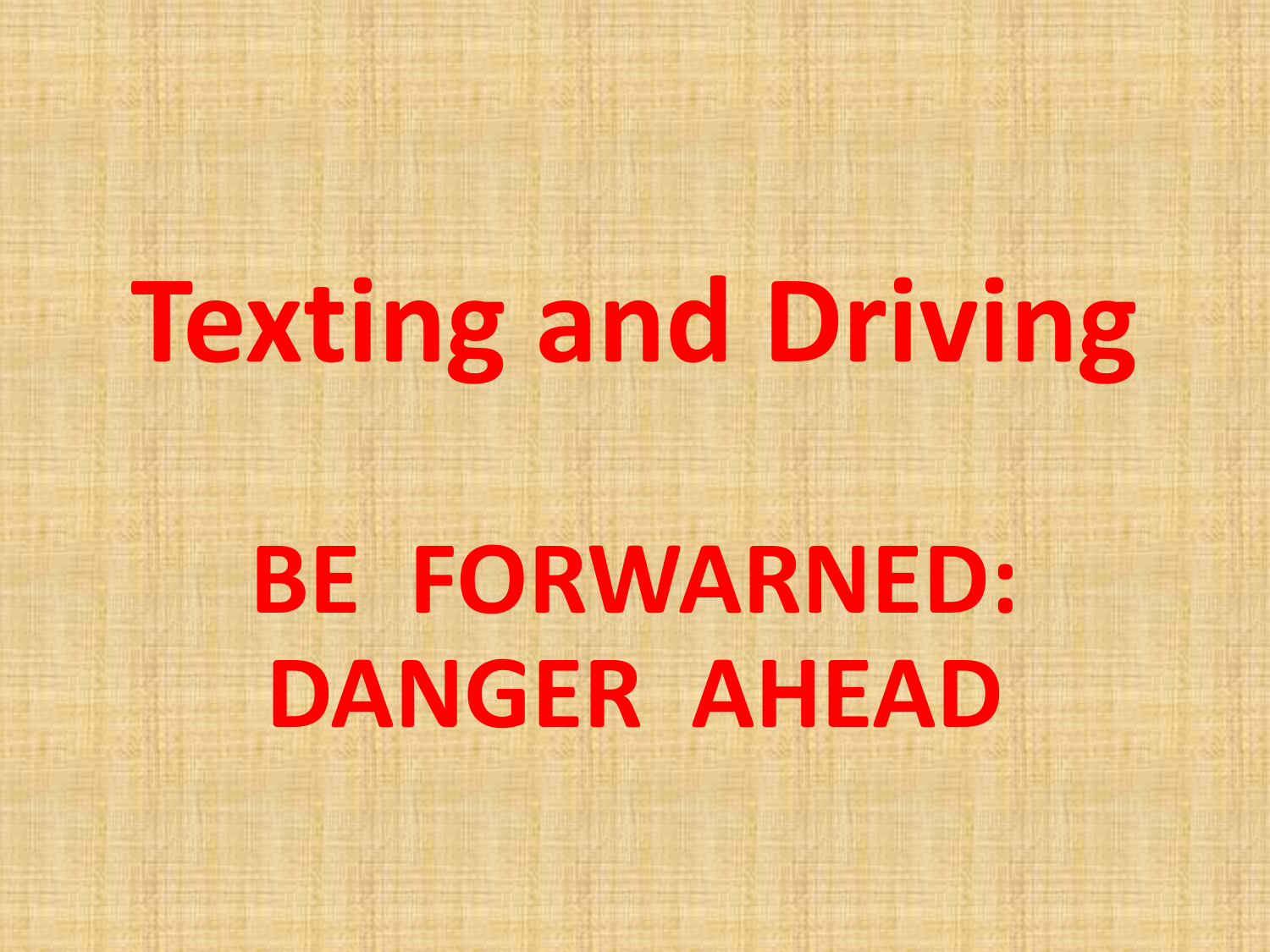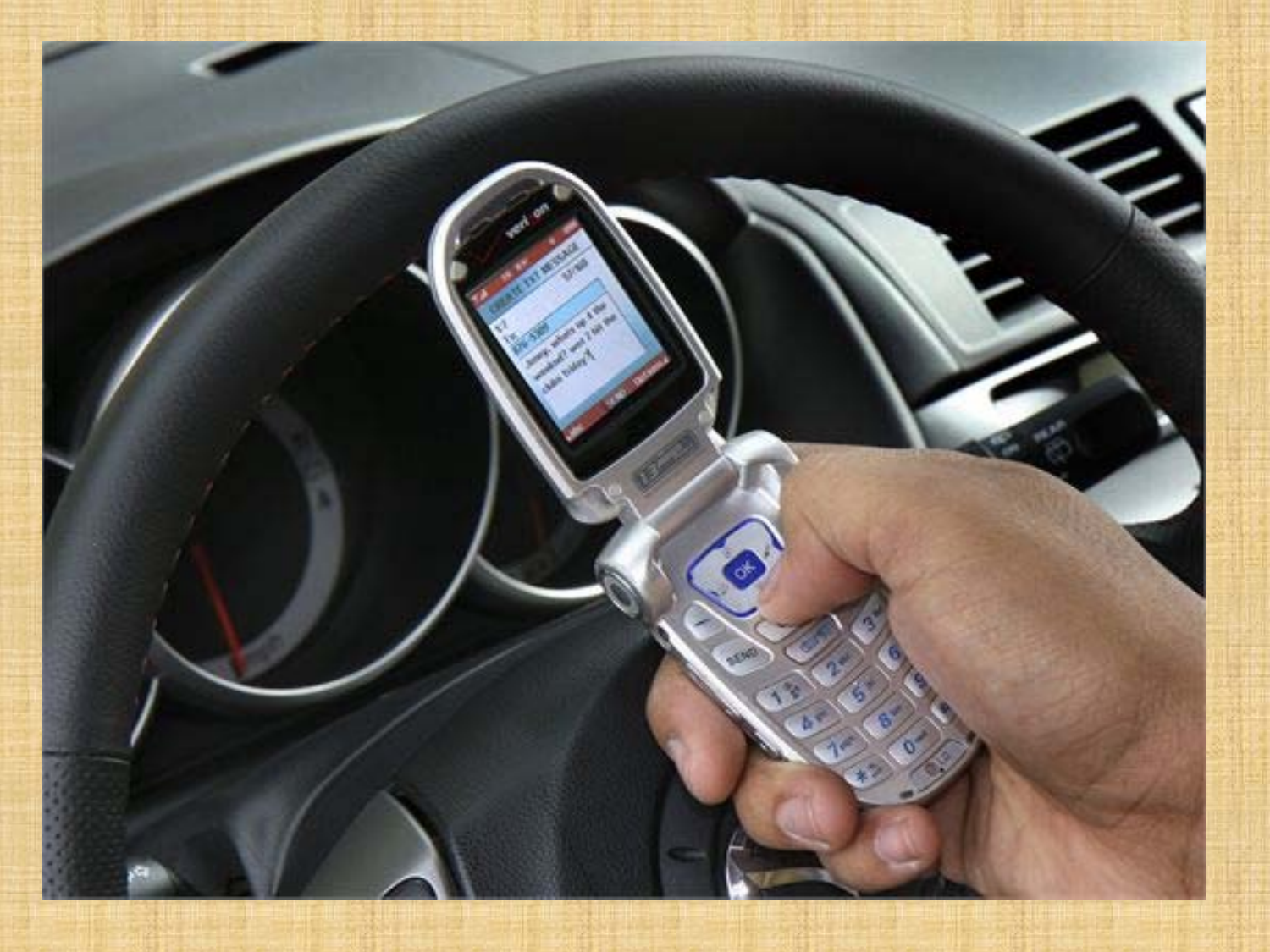**Texting while driving is perhaps the single most dangerous thing a driver can do – arguably even more dangerous than driving while under the influence of alcohol. \***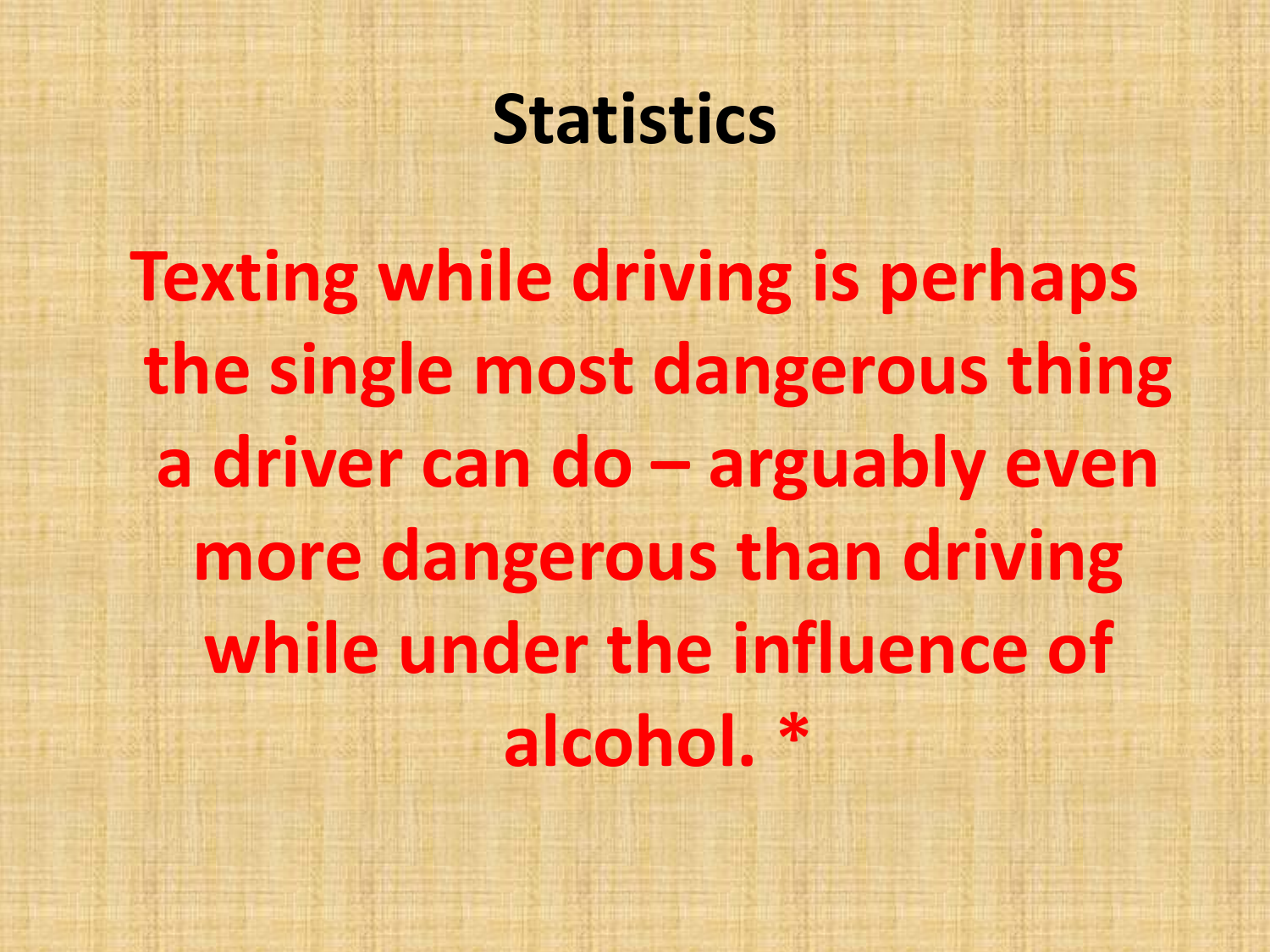**Daydreaming, fiddling with the radio, and using a cell phone have been cited in 75% of the United States' dangerous driving incidents. Although most Americans believe that [talking](http://www.edgarsnyder.com/car-accident/cell-phone/index.html) on the phone and [texting](http://www.edgarsnyder.com/car-accident/cell-phone/index.html) are the most dangerous behaviors behind the wheel, 81% of drivers admit to making phone calls while driving.**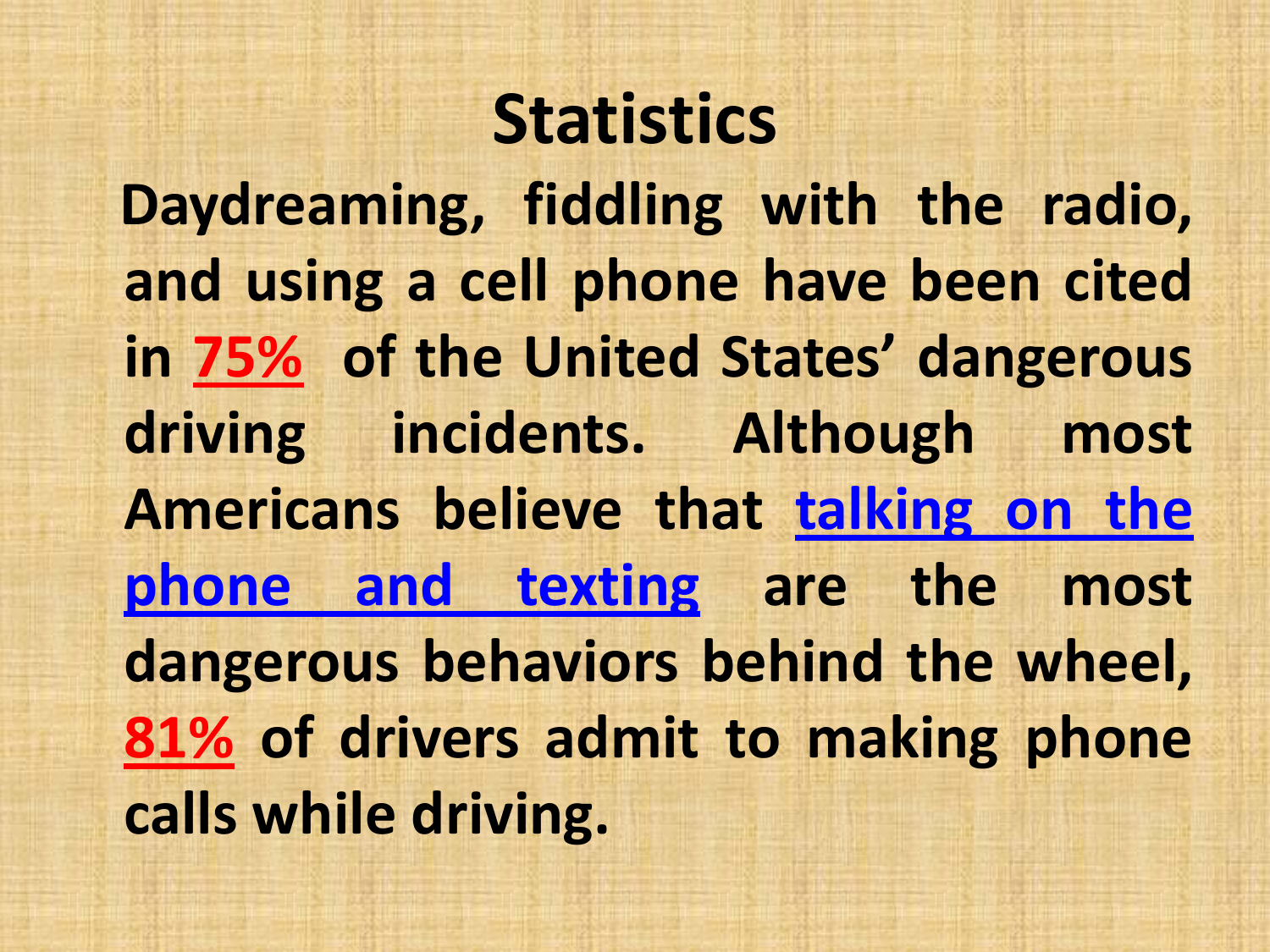**For every 6 seconds of drive time, a driver sending or receiving a text message spends 4.6 of those seconds with their eyes off the road. This makes texting the most distracting of all cell phone related tasks.**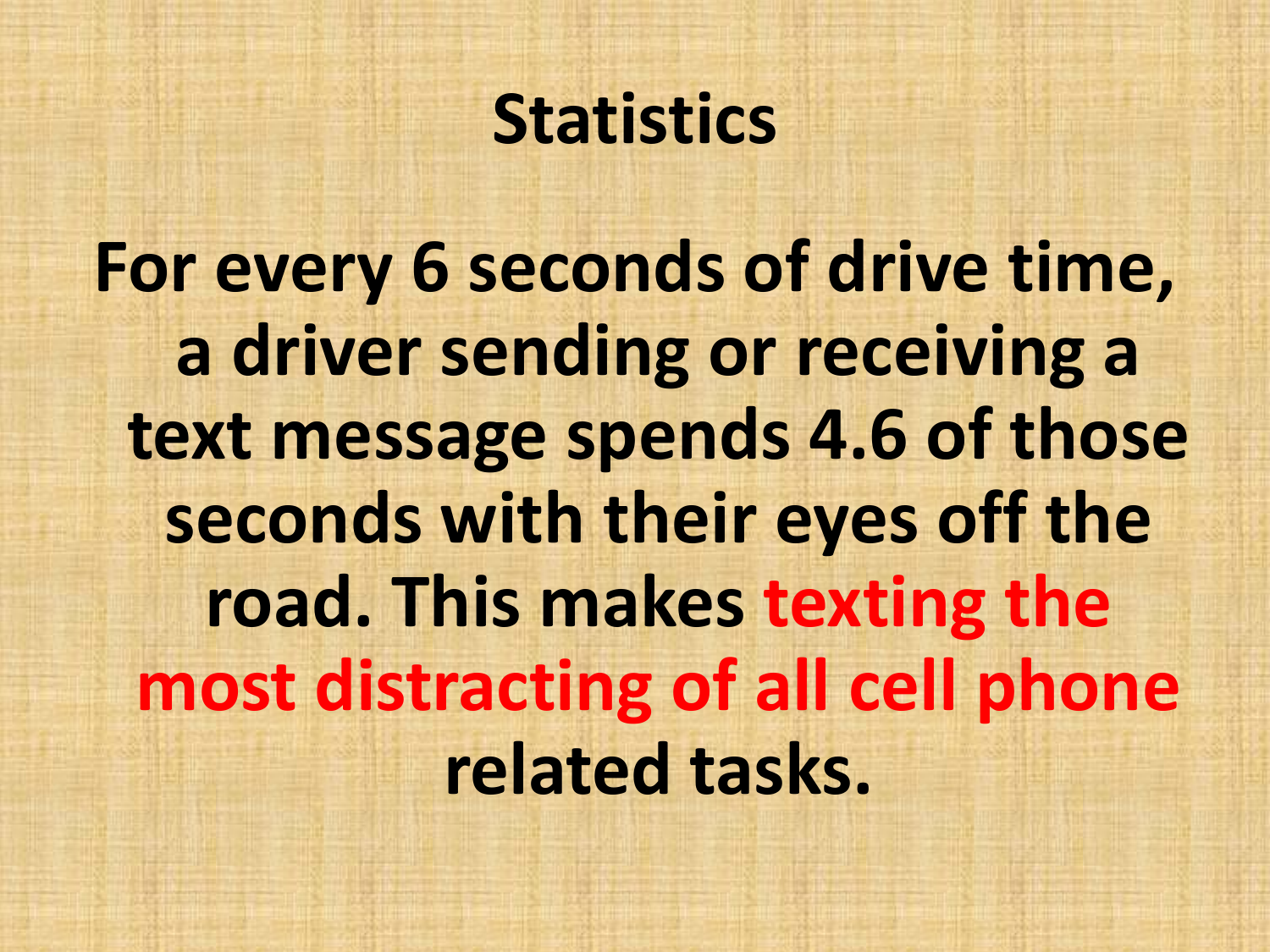**Teen drivers are three times more likely to be involved in a fatal car accident than any other age group. Car accidents remain the number one cause of death of people 16 to 20 years old.**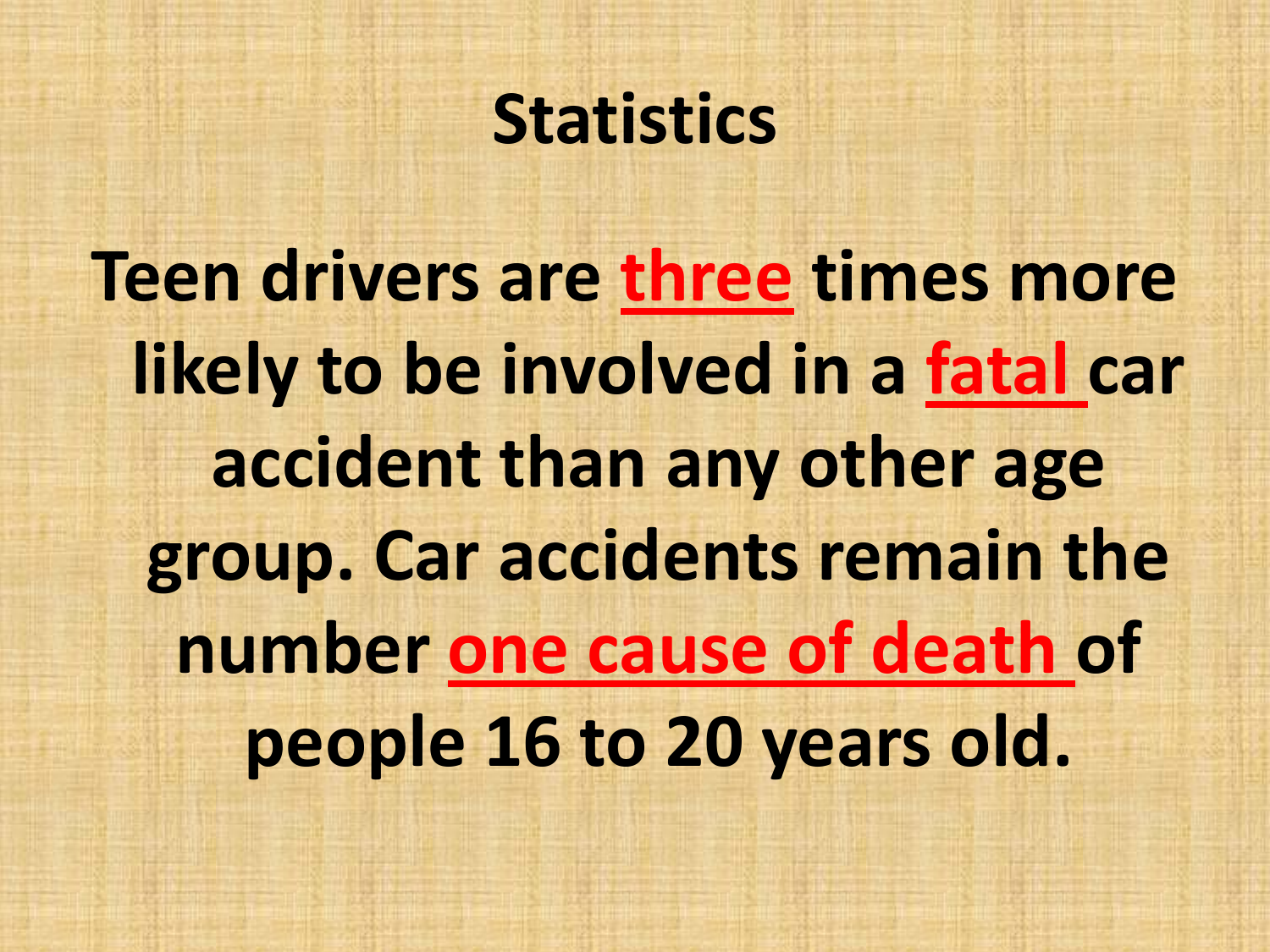**Just talking on a cell phone can double the likelihood of an accident and can slow a young driver's reaction time to that of a 70-year-old.**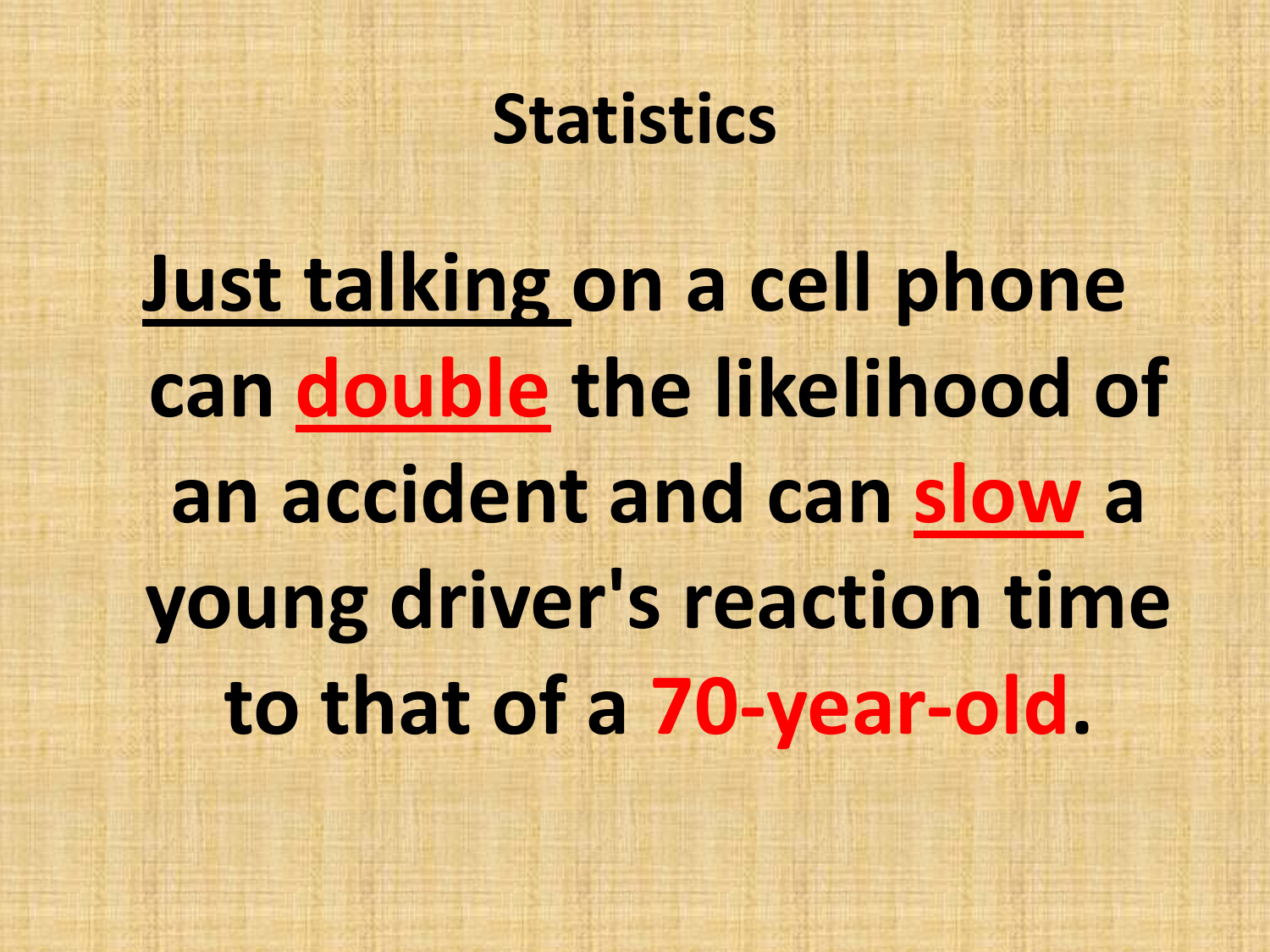**The highest degree of distracted driving takes place in the age group below 20 years.**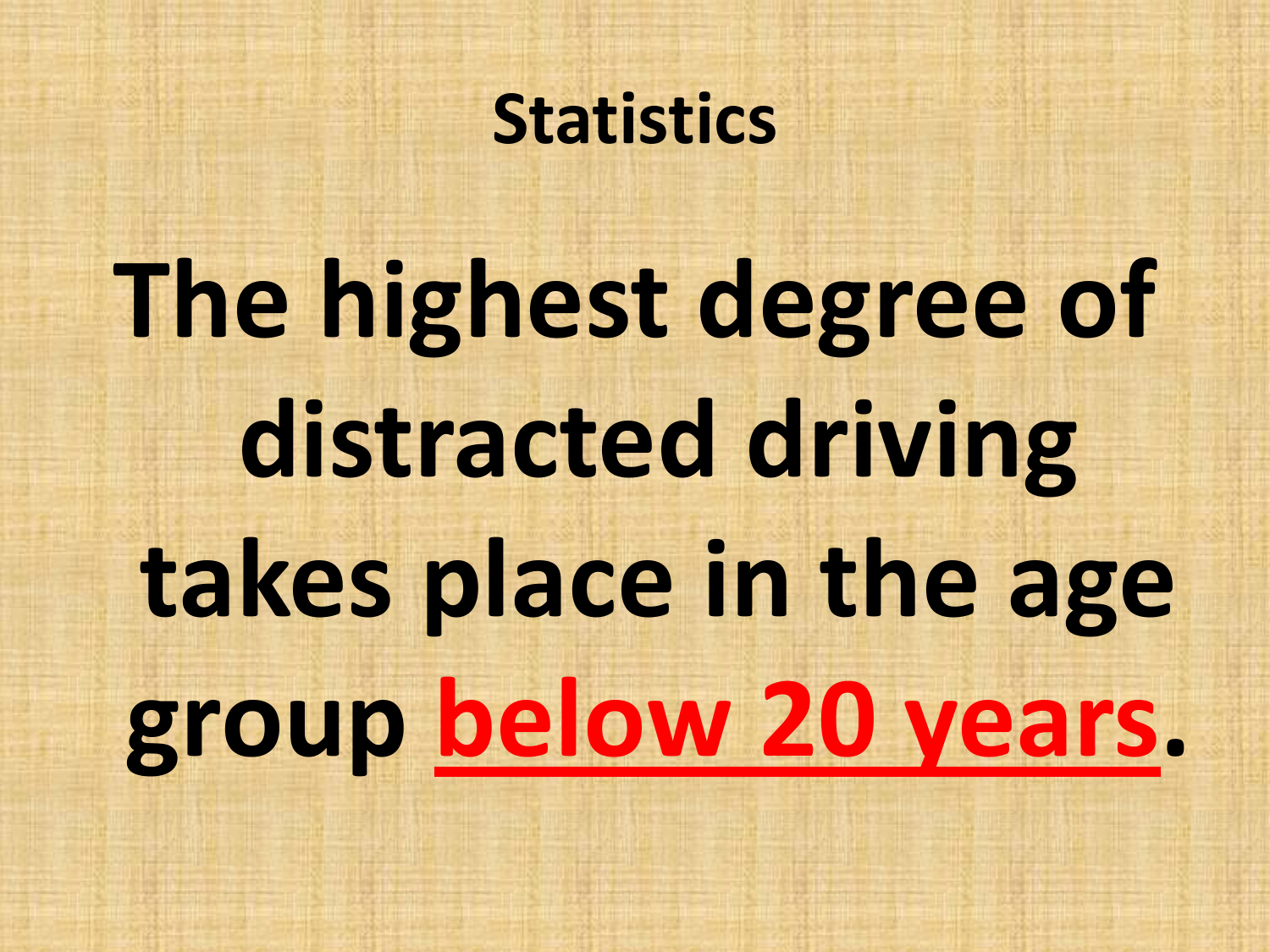**56% of teens in general admit to talking on the cell phone while driving and 13% of teens admit to texting while driving.**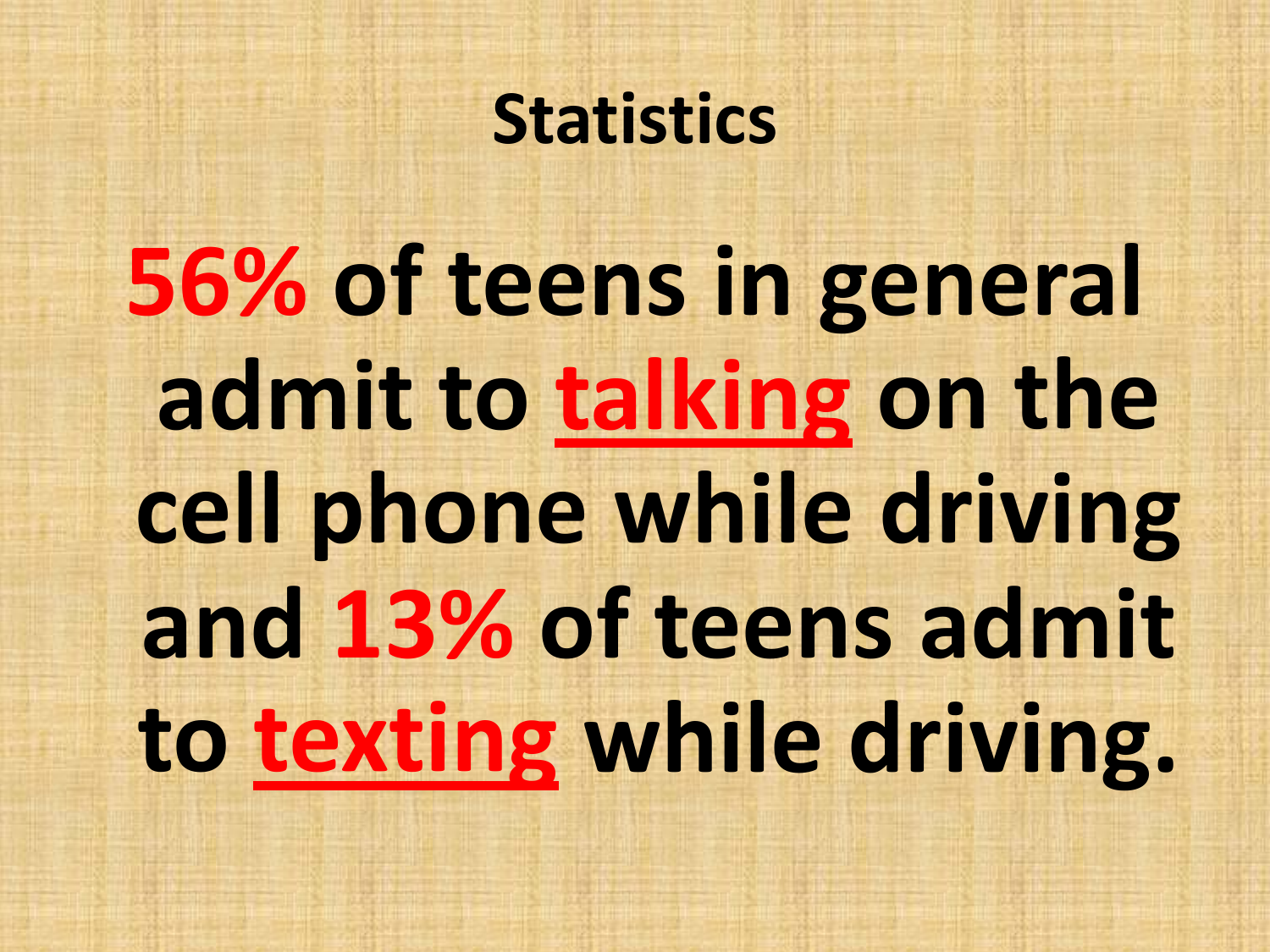**52% of teens age 16 and 17 admit that they make and answer phone calls while driving.**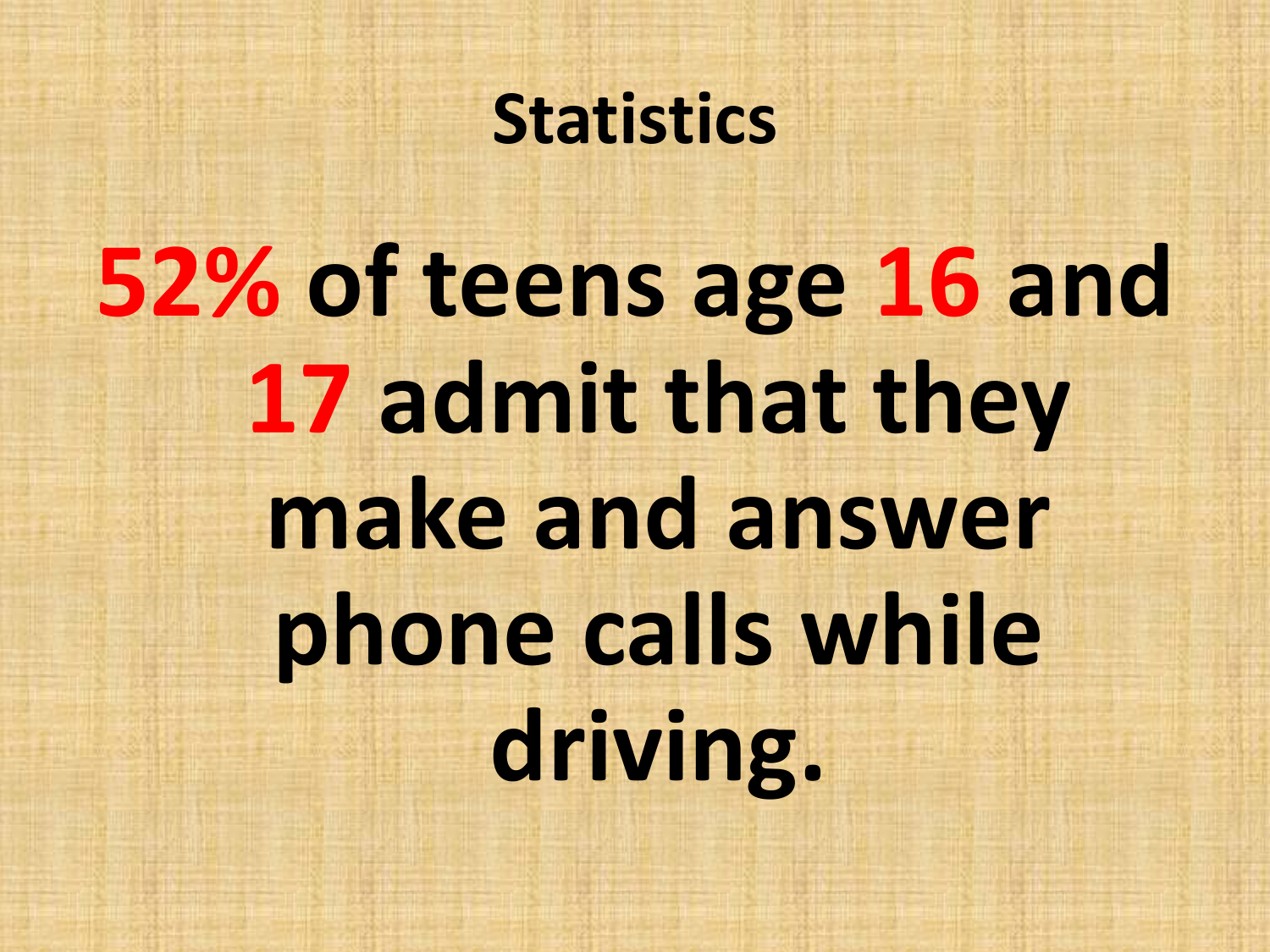**34% of teens age 16 and 17 admit that they send and respond to text messages while driving.**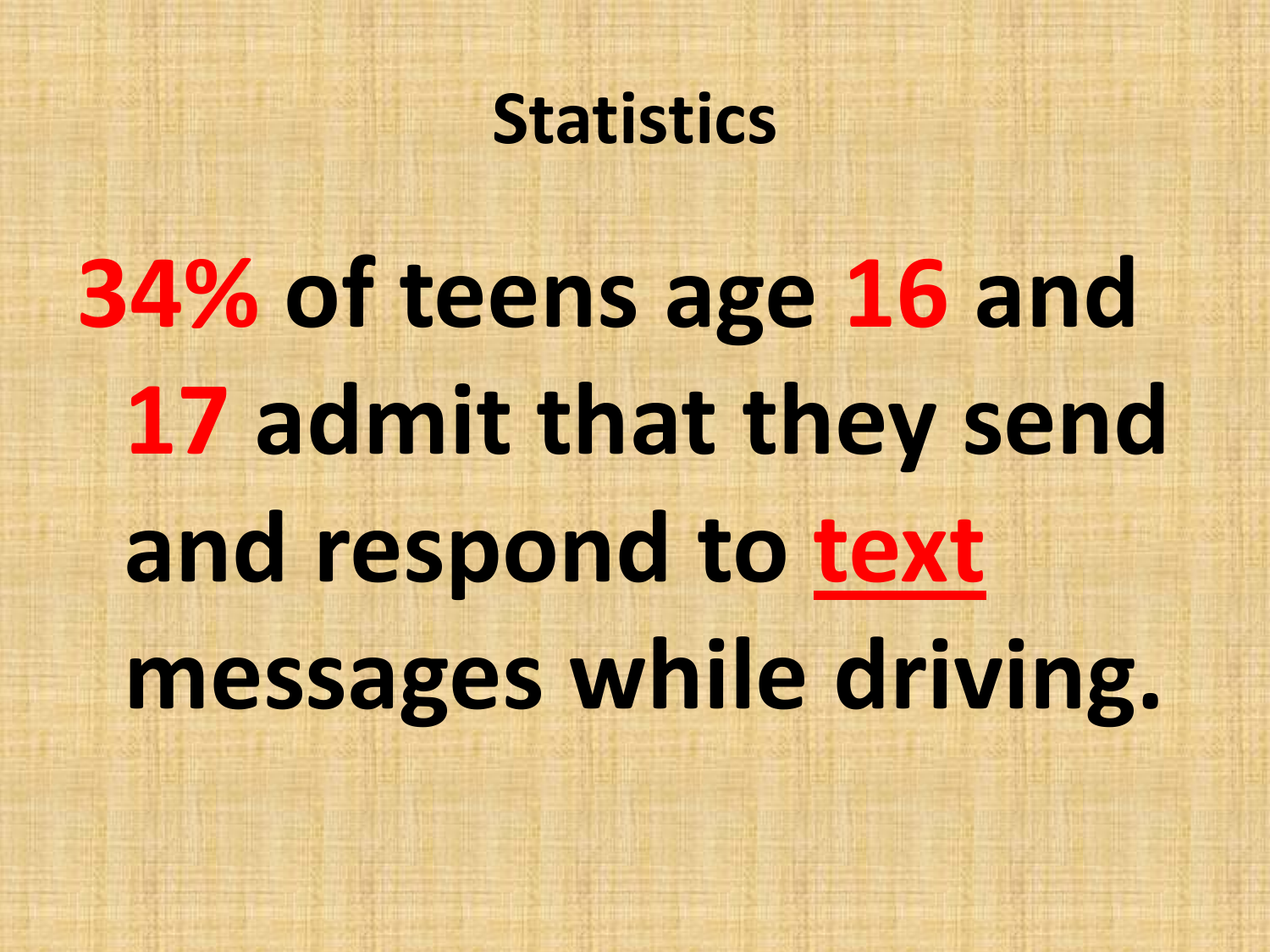**48% of Americans between 12 and 17 report that they have been in a car when the driver was engaged in text messaging.**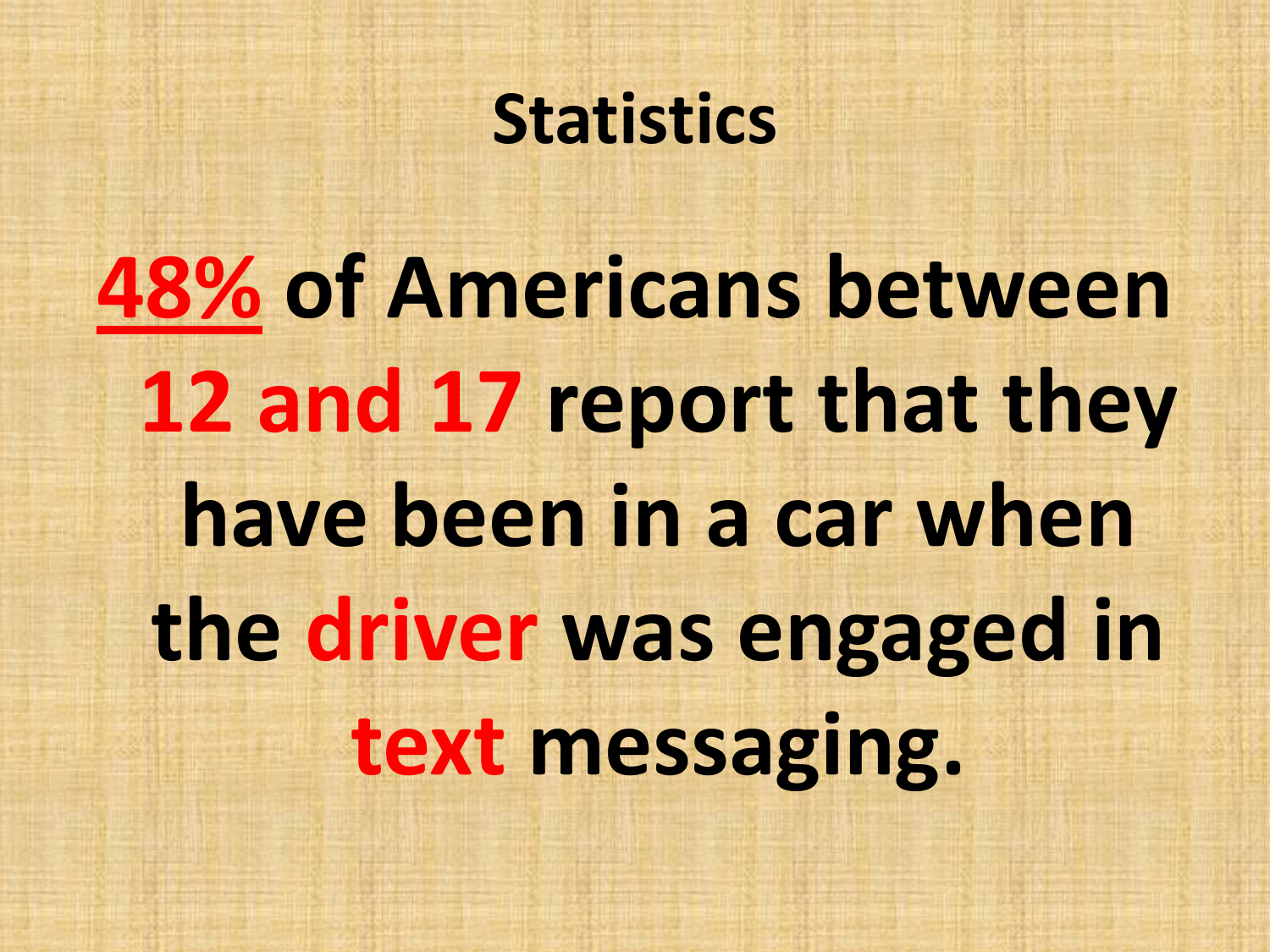#### **A good video to watch at:**

### [http://www.att.com/gen/press](http://www.att.com/gen/press-room?pid=2964)[room?pid=2964](http://www.att.com/gen/press-room?pid=2964)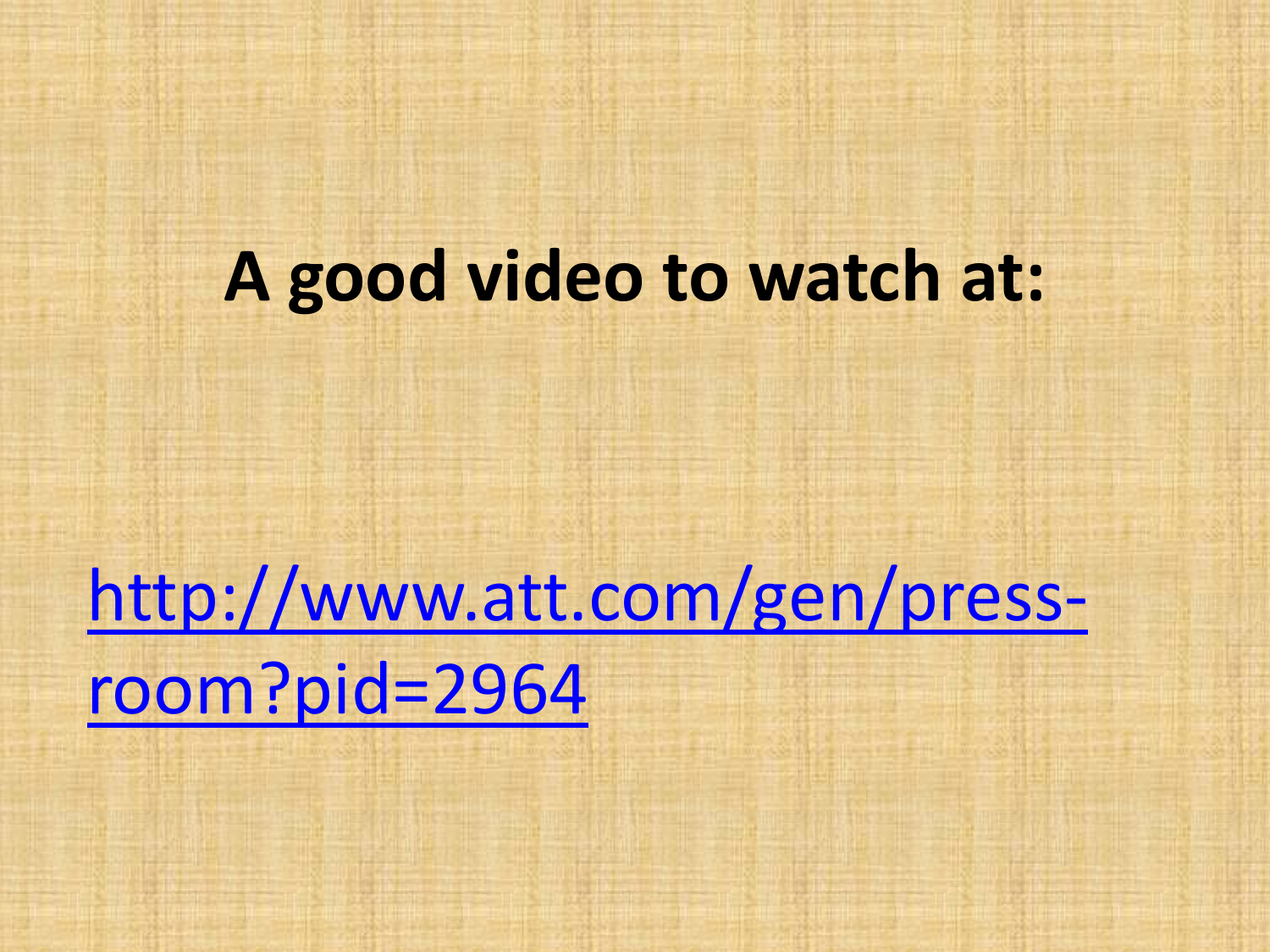# **This is the last few feet of his car that hit a semi head**

**on!!**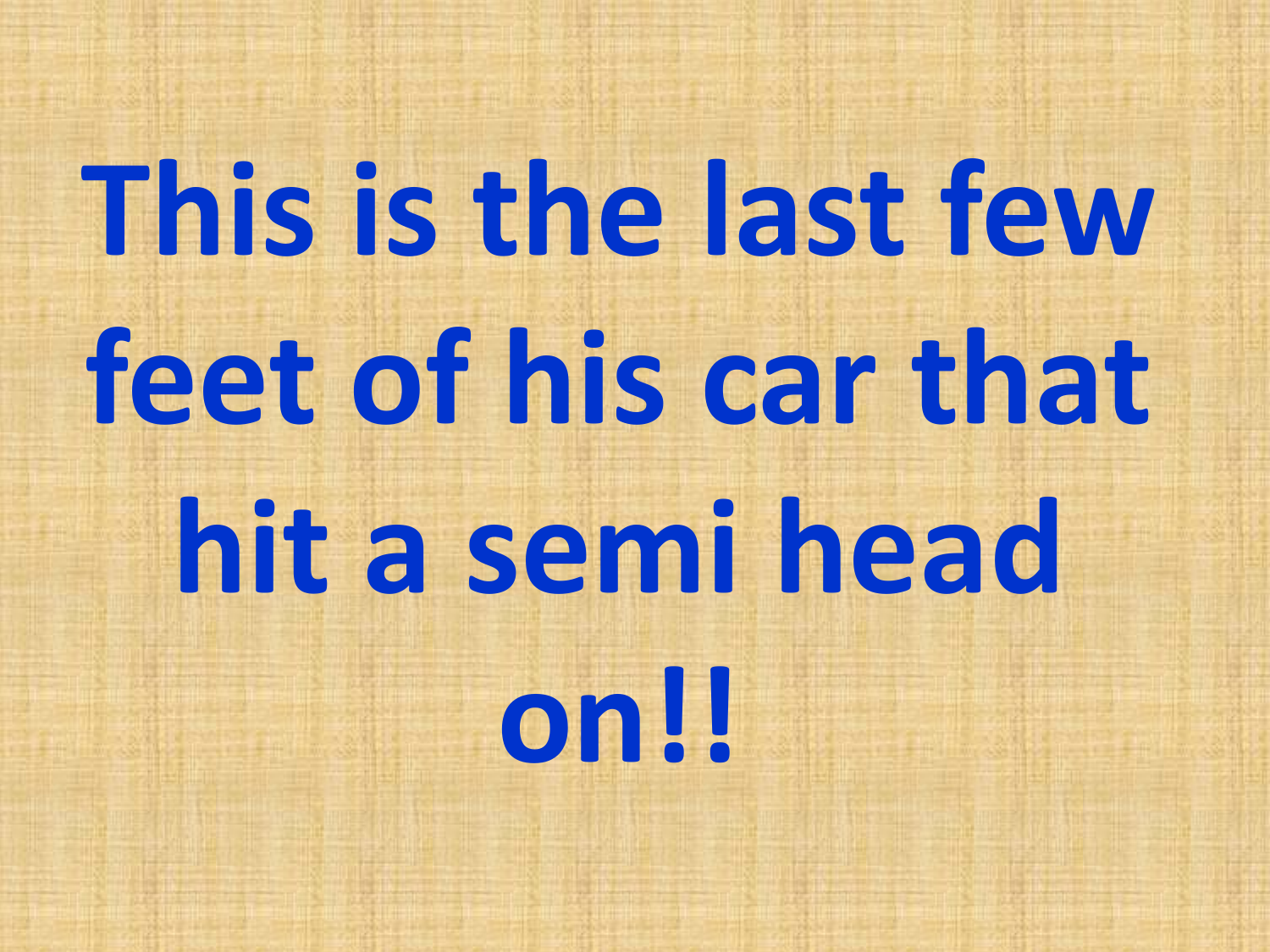**This young man was texting a**  friend when he **crossed the center line!!!!**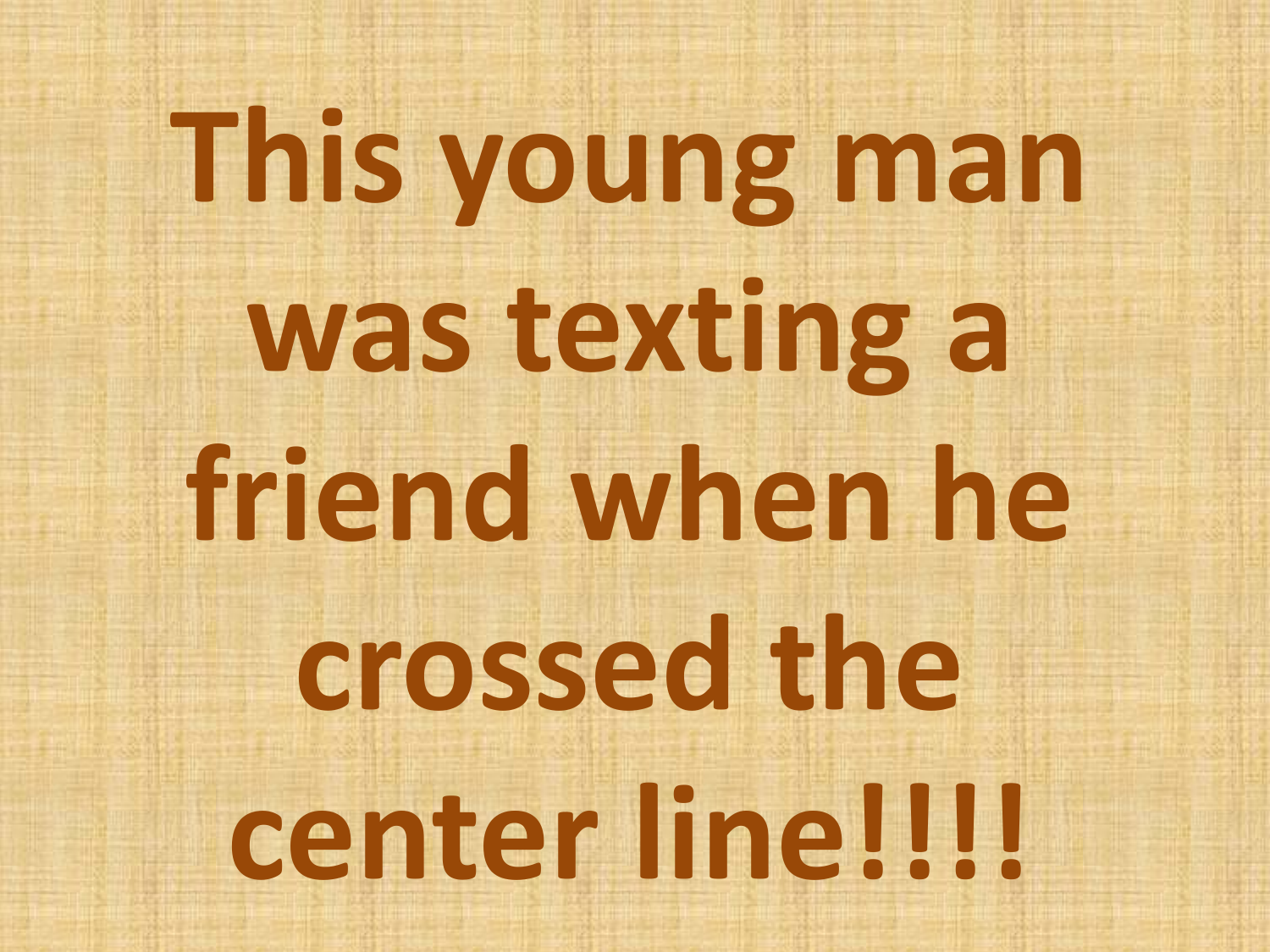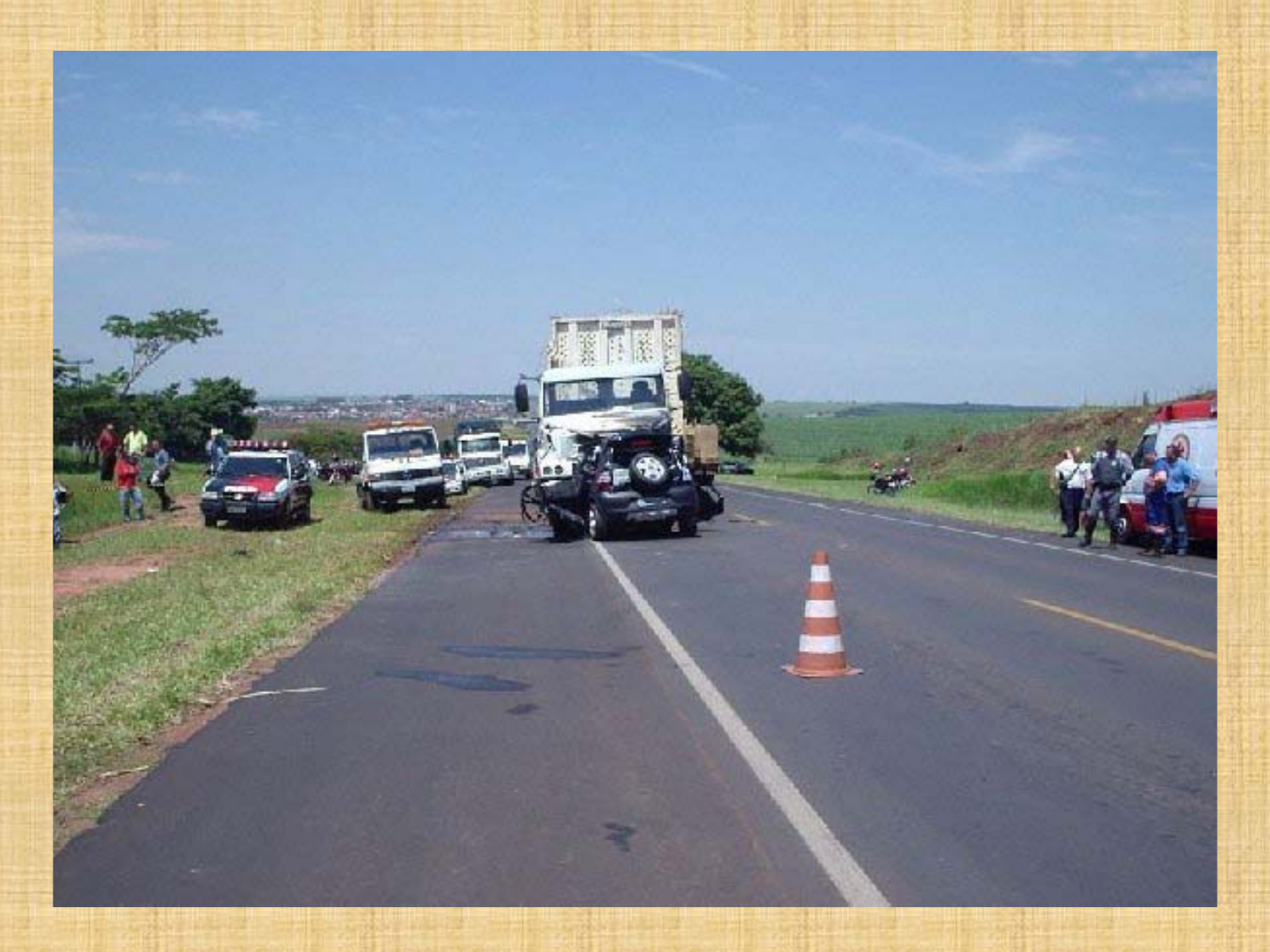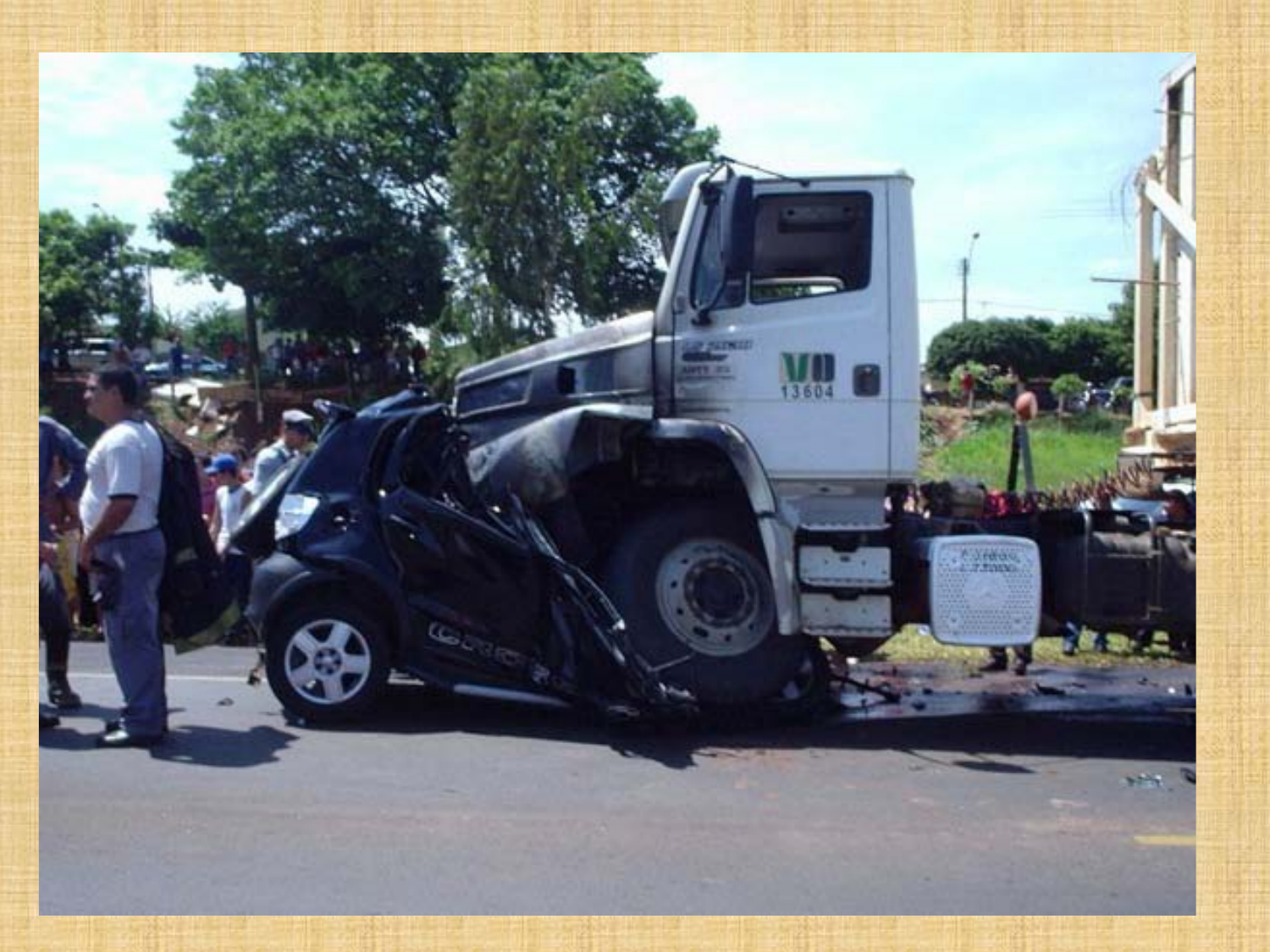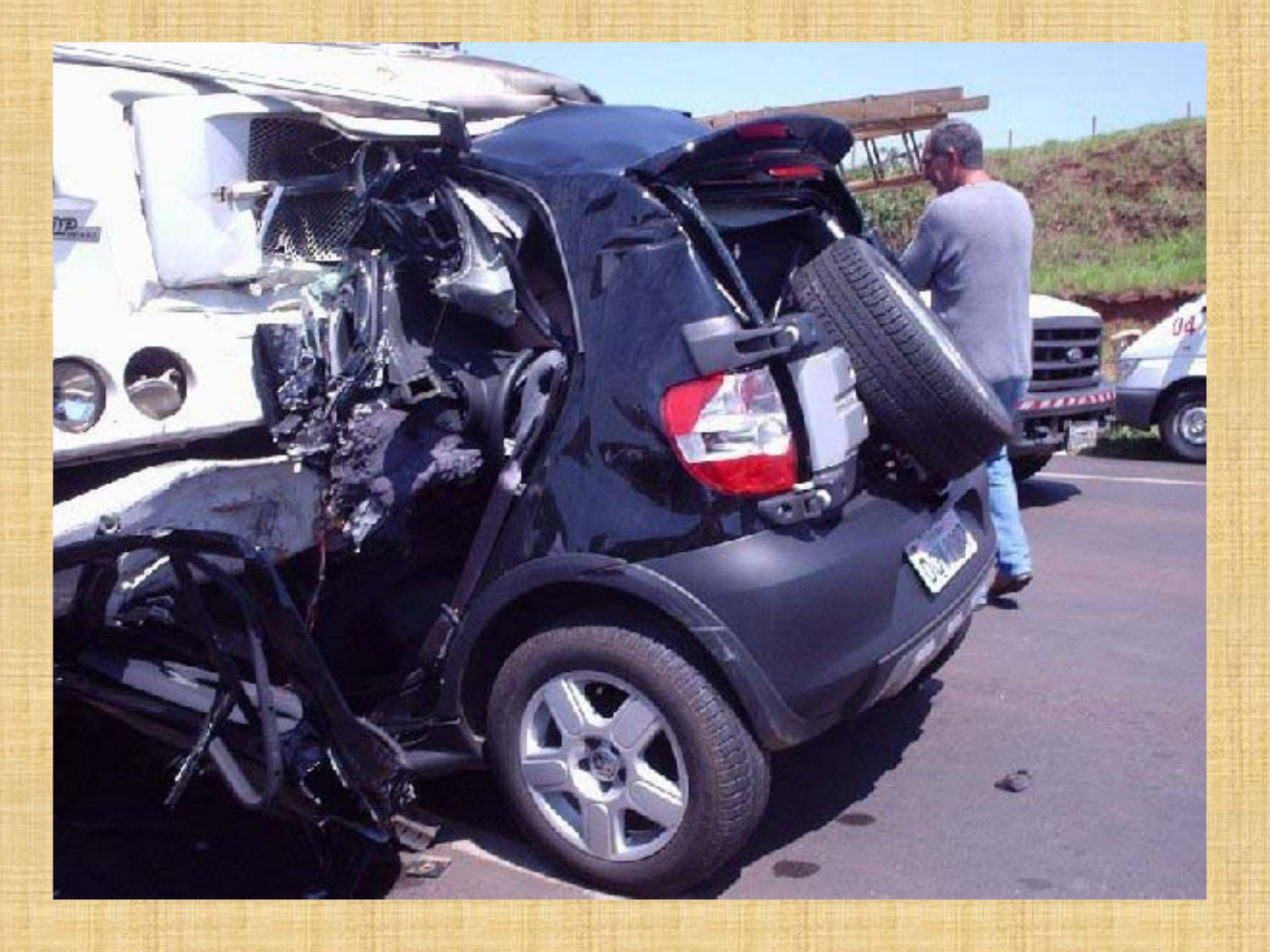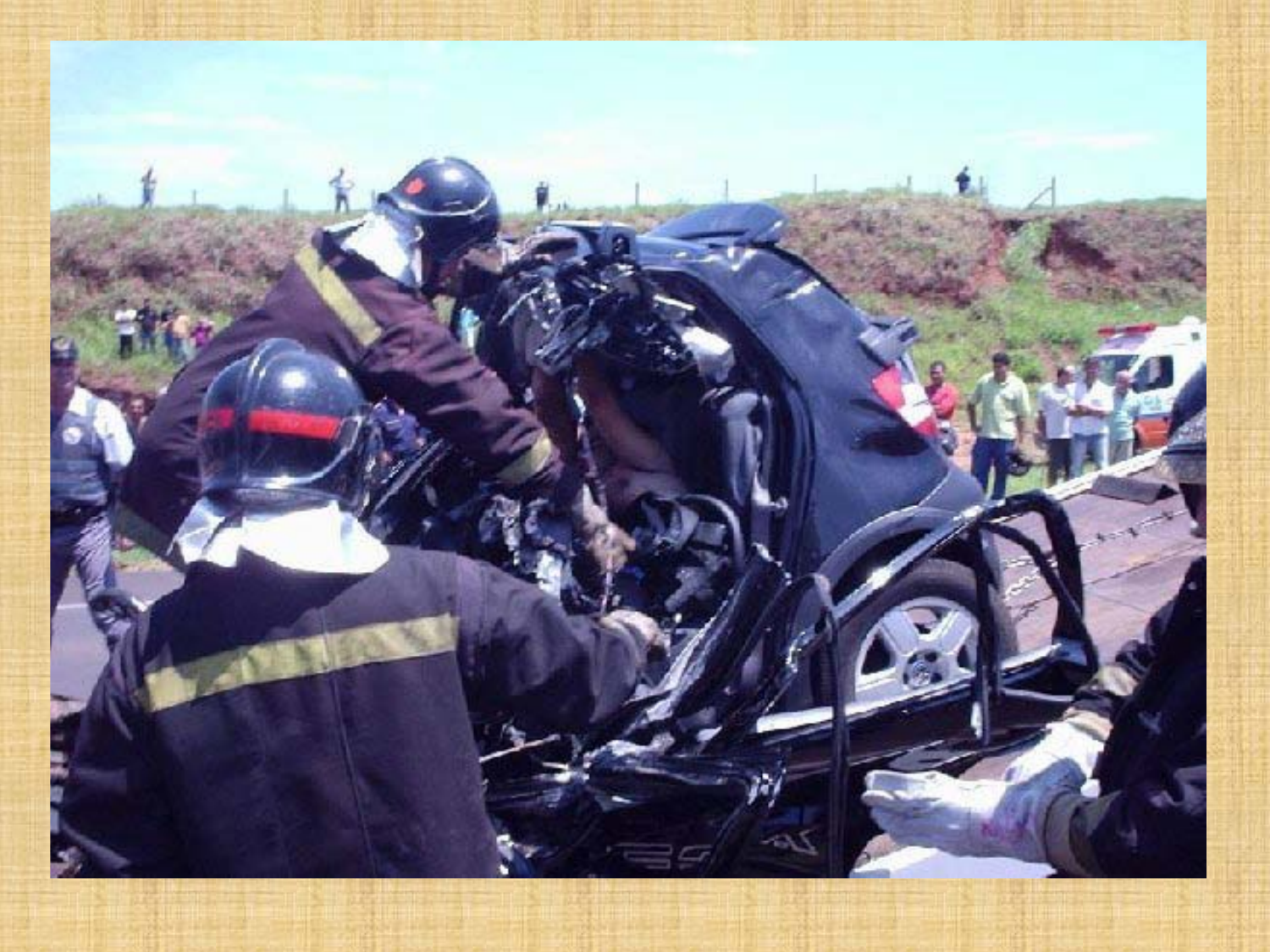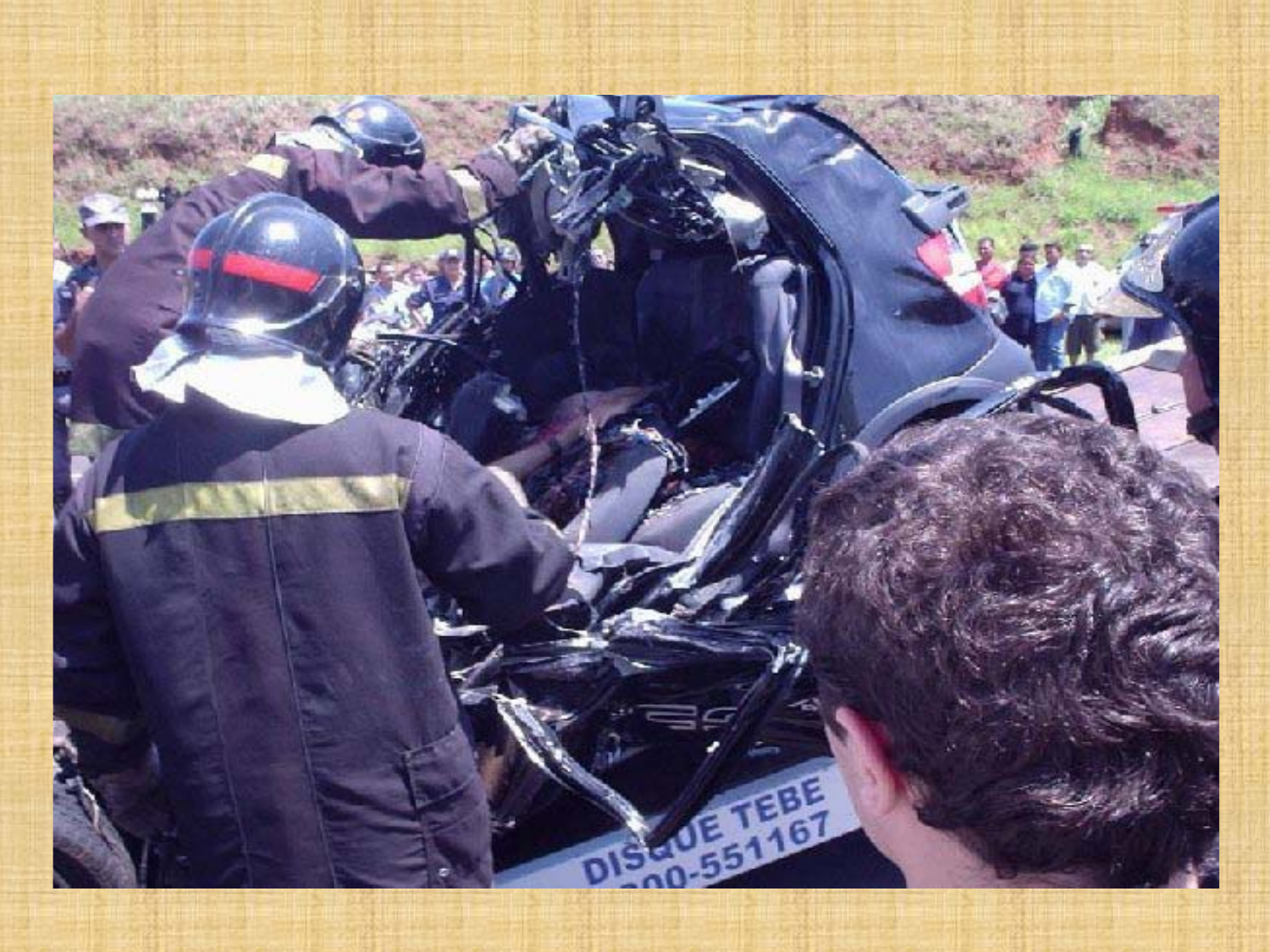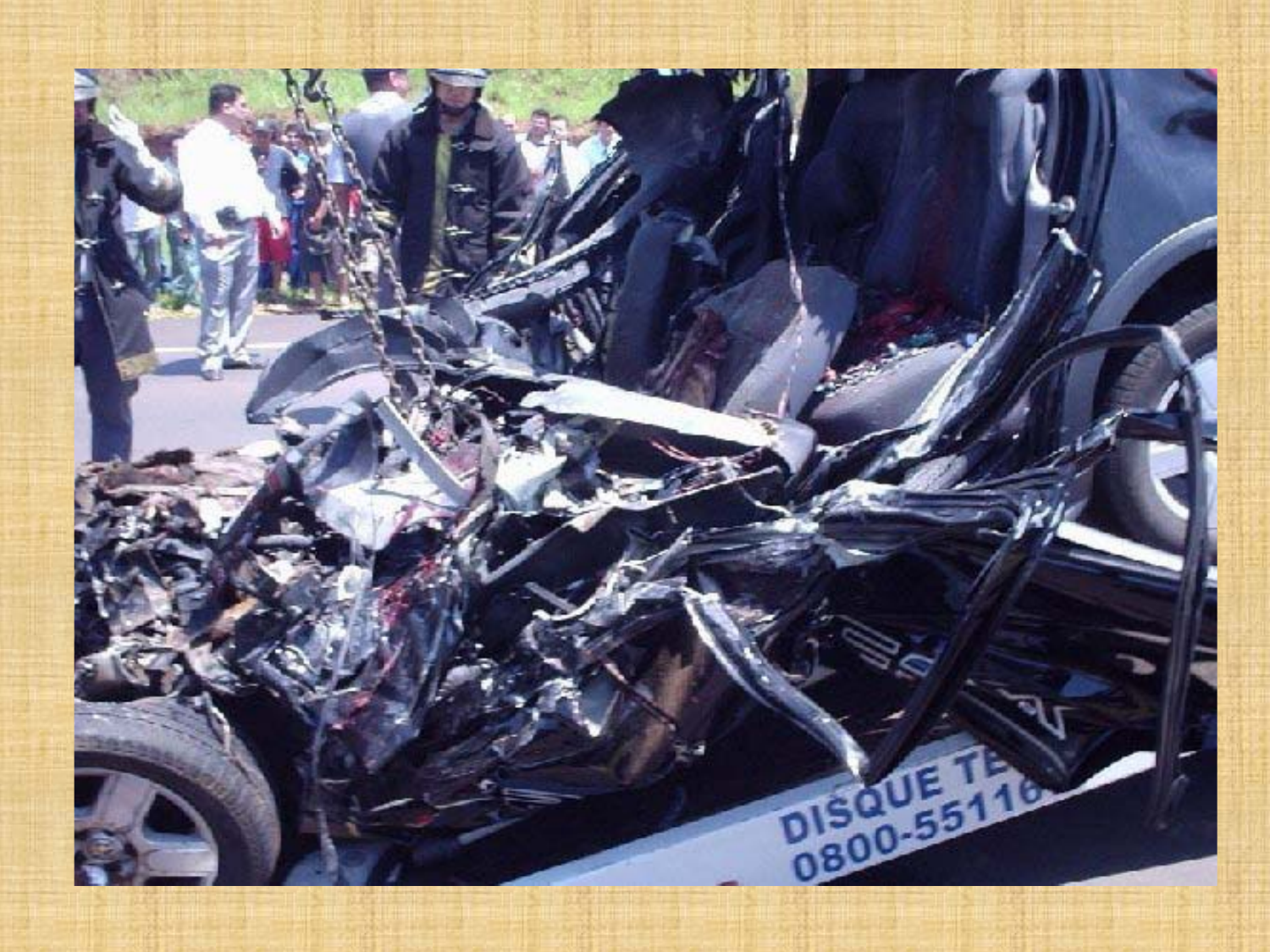#### He did not survive

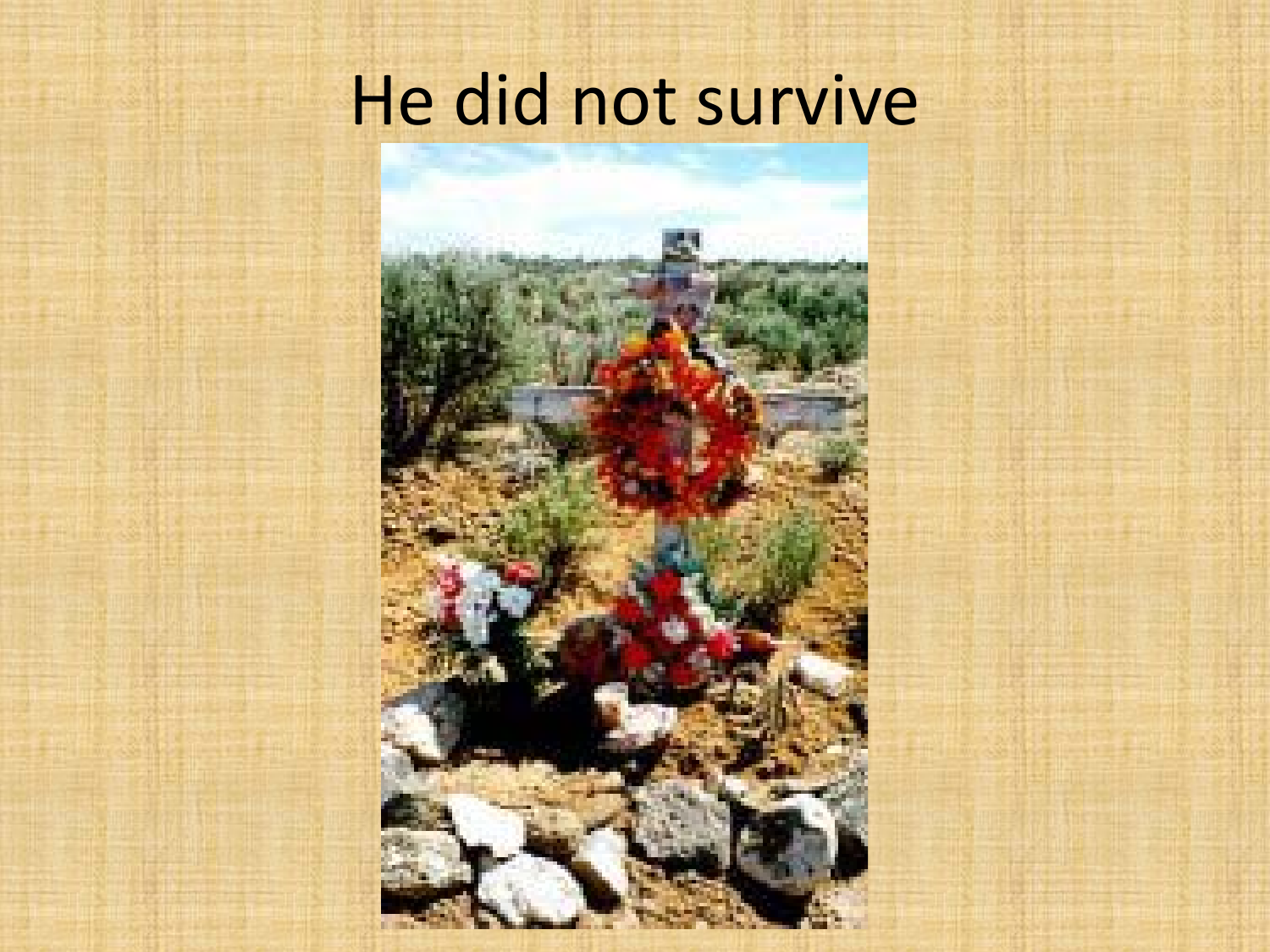**Personal Activity Take out your wireless device. Read the last text message you received out loud. Would reading or responding to that text message while driving be worth the risk of getting into a car accident like the one you just saw? I bet the message could wait.**